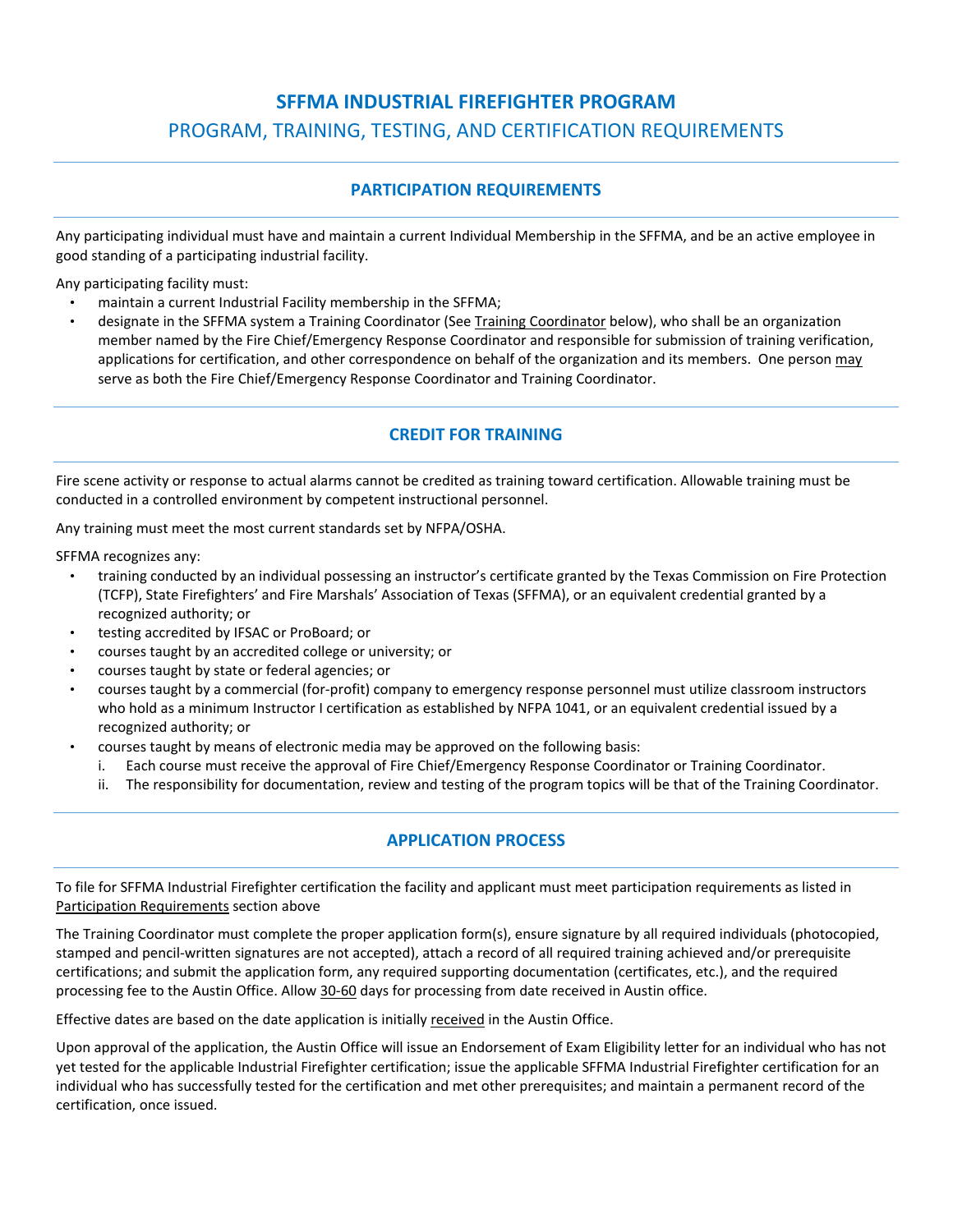### **TRAINING COORDINATOR**

The individual named as Training Coordinator for a facility will be responsible for submitting applications and other documents on behalf of facility personnel pursuing Industrial Firefighter certification. The Training Coordinator will also coordinate with SFFMA Austin staff to schedule testing of facility personnel as needed.

Only one Training Coordinator may be named per facility.

Contact SFFMA Industrial Coordinator via e-mail to name Training Coordinator (industrial@sffma.org).

Training Coordinator does not need to maintain individual membership in SFFMA.

### **MINIMUM STANDARDS FOR INDUSTRIAL FIREFIGHTER**

#### Reference materials

The facility in which the Industrial Firefighter serves must have access to the most current editions of the following reference material:

- *NFPA 1081: Standard for Facility Fire Brigade Member Professional Qualifications*
- *NFPA 472/1072: Standard for Hazardous Materials/Weapons of Mass Destruction Emergency Response Personnel Professional Qualifications*
- *NFPA 470: Hazardous Materials/Weapons of Mass Destruction (WMD) Standard for Responders*

The program offers two levels of Industrial Firefighter Certification:

#### SFFMA Industrial Firefighter I

Applicants must complete and document the following to obtain SFFMA Industrial Firefighter I certification:

- CPR, AED, and First Aid training
- ICS-100, ICS-200, and IS-700 as defined by the Federal Emergency Management Agency (FEMA).
- Hazardous Materials Technician certification in accordance with:
	- i. NFPA 472/1072; or
	- ii. OSHA 29CFR1910.120 (q); or
	- iii. proof of equivalent training in this discipline.
- Advanced Exterior Industrial Fire Brigade Member coursework meeting the requirements of NFPA 1081 or proof of equivalent training in this discipline, including successful demonstration of required skills.

#### SFFMA Industrial Firefighter II

Applicants must complete and document the following to obtain SFFMA Industrial Firefighter II certification:

- hold SFFMA Industrial Firefighter I certification, or have completed all requirements in item #1 above.
- Interior Structural Industrial Fire Brigade Member coursework meeting the requirements of NFPA 1081, or proof of equivalent training in the discipline, including successful demonstration of required skills.

# **CERTIFICATION TESTING FOR NON‐IFSAC/PROBOARD CERTIFICATE HOLDERS**

#### Minimum requirements for examinees:

The SFFMA examination(s) for Industrial Firefighter shall consist of a written examination. Reasonable accommodations will be made for individuals challenging the examination.

### Eligibility

To qualify to take the examination, the individual must:

- possess a valid Endorsement of Exam Eligibility from SFFMA for the specific examination sought;
- bring to the test site and display upon request a valid Texas Driver's License or Texas Identification Card which contains a photograph of the examinee; and
- comply with all written and verbal instructions of the examiner.